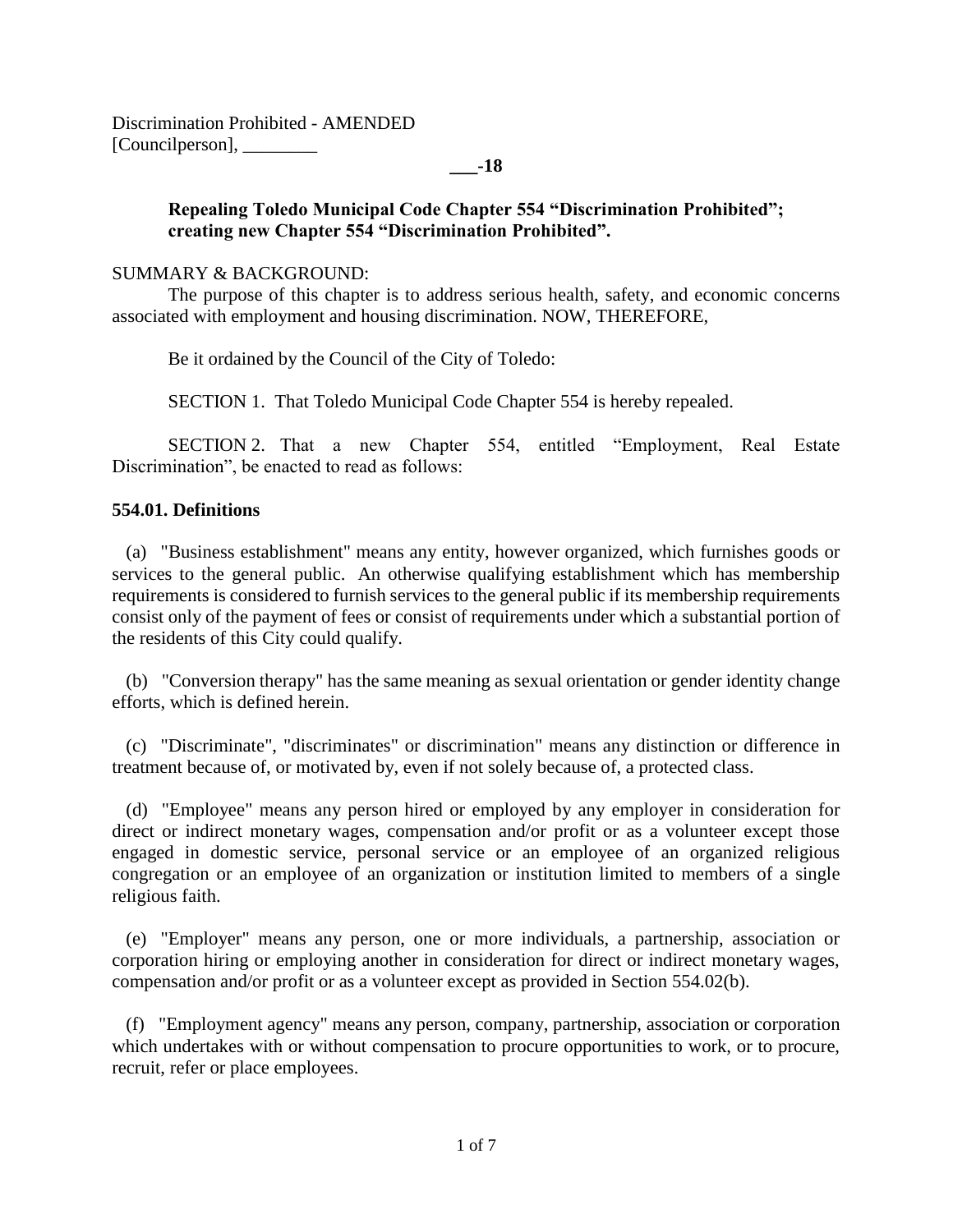(g) "Financial institution" means any person, partnership, association or corporation engaged in the business of lending money or guaranteeing loans on real property.

 (h) "Gender identity or expression" means a person's gender- related identity, appearance, expression or behavior, whether or not that gender-related identity, appearance, expression or behavior is different from that traditionally associated with the person's physiology or assigned sex at birth.

 (i) "Labor organization" means any organization which exists and is constituted for the purpose, in whole or in part, of collective bargaining or of dealing with employers on behalf of an employee concerning grievances, terms or conditions of employment or of mutual aid or protection in connection with employment.

 (j) "Mental health provider" means an individual who is licensed, certified or registered under the laws of the State of Ohio to provide, to an individual or a group, mental health services, including but not limited to, the assessment or improvement of mental, emotional, psychiatric, psychological, or psychosocial adjustment or functioning, regardless of whether there is a diagnosable, pre-existing disorder or disease. Mental health professionals include, but are not limited to, physicians specializing in the practice of psychiatry, psychologists, marriage and family therapies, licensed clinical social workers, professional clinical counselors, behavioral clinicians or therapists, nurses, or any other person offering such mental health services.

 (k) "Person selling real property" means any person, corporation, partnership, association or trustee who sells real property, leases or rents real property, or, who as agent for another, performs any of the functions listed herein.

 (l) "Places of public accommodation" means any inn, restaurant, eating house, barbershop, public conveyance by air, land, or water, theater, store, or other place for the sale of merchandise, or any other place for the sale of merchandise, or any other place of public accommodation or amusement where the accommodation, advantages, facilities, or privileges thereof are available to the public.

 (m) "Purchaser of real property" means any occupant, prospective occupant, lessee, prospective lessee, buyer or prospective buyer of any real property.

 (n) "Reparative therapy" has the same meaning as sexual orientation or gender identity change efforts, which is defined herein.

 (o) "Sexual orientation" means an inherent or immutable enduring emotional, romantic or sexual attraction to other people.

 (p) "Sexual orientation or gender identity change efforts" means any practices by mental health providers that seek to change an individual's sexual orientation. This includes efforts to change behaviors or gender expressions, or to eliminate or reduce sexual or romantic attractions or feelings toward individuals of the same sex.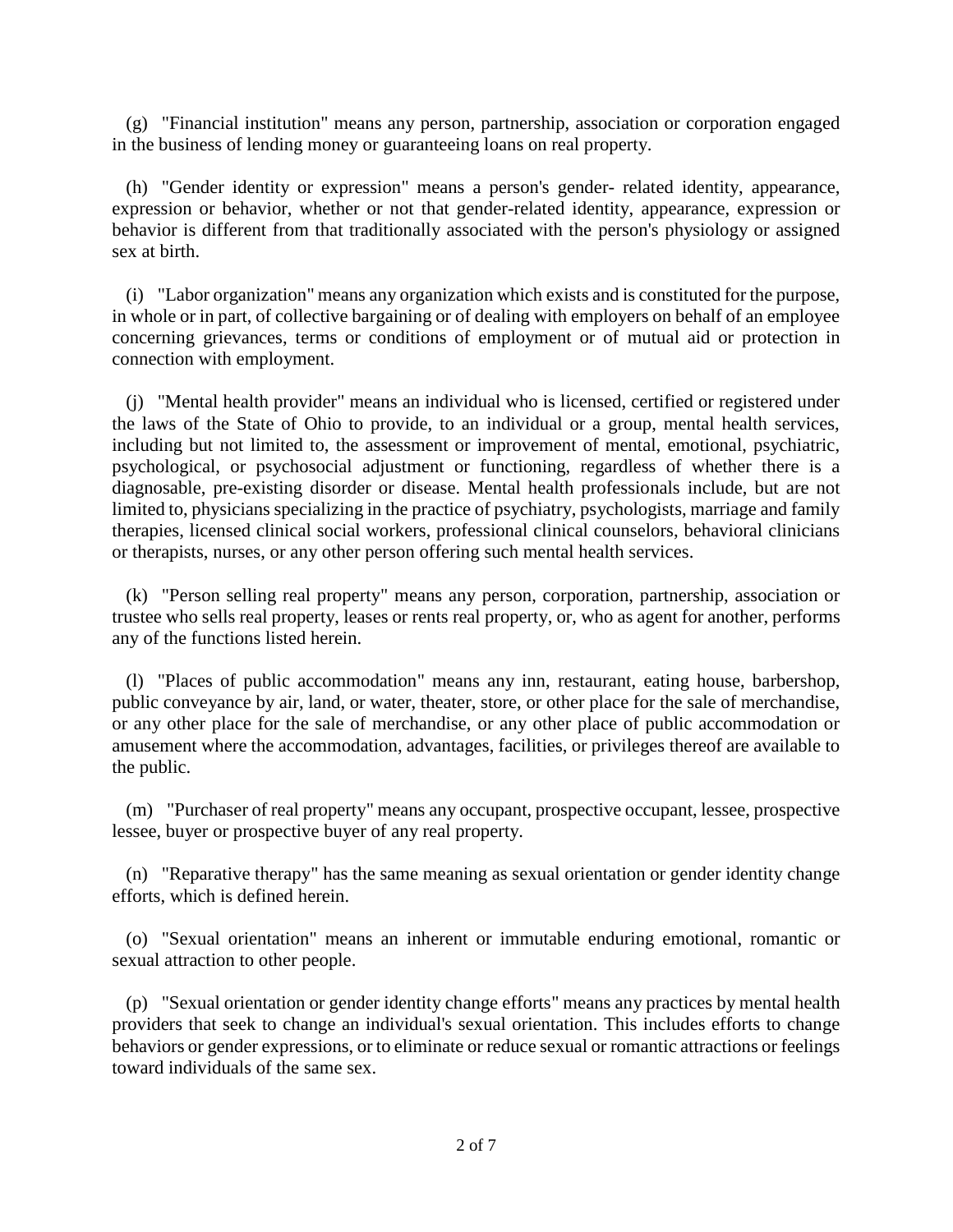(q) "Sexual orientation change efforts" does not include counseling that provides support and assistance to a person undergoing gender transition, or counseling that provides acceptance, support, and understanding of a person or facilitates a person's coping, social support, and development, including sexual orientation-neutral interventions to prevent or address unlawful conduct or unsafe sexual practices, as long as such counseling does not seek to change sexual orientation or gender identity.

 (r) "Source of income" means any lawful income or payment, including but not limited to wages accruing from any lawful occupation; federal, state or local payments, including Section 8 housing assistance payments or any other rent subsidy or rent assistance program; court ordered payments; payments received as gifts, bequests, annuities or life insurance policies; or social security.

 (t) "Protected Class" means race, ethnicity, religion, color, national origin, ancestry, sex, familial status, disability, age, source of income, military status, immigration status, sexual orientation, or gender identity.

#### **554.02. Prohibited employment discrimination; exemptions.**

(a) No employer, labor union, employment agency or any individual shall:

 (1) Discriminate against any person with regard to hire, discharge, tenure, upgrading, promotion, terms or conditions of employment or union membership because of that person's Protected Class.

 (2) Publish or cause to be published any notice or advertisement relating to the employment or membership which contains any specification or limitation as to a Protected Class.

 (3) Require of any applicant, as a condition of employment or membership, any information concerning the applicant's Protected Class.

 (4) Aid, abet, encourage or incite the commission of any discrimination in employment practice prohibited by this chapter.

(b) Exemptions.

 (1) Any employer of less than twelve persons is not subject to the provisions of subsection (a) hereof; furthermore, members of the immediate family of an employer shall not be included in determining the number of employees.

 (2) Any religious organization or institution whose membership or service is limited to persons of a particular religious faith is not subject to the provisions of subsection (a) hereof.

 (3) Any private organization having a purely social or fraternal purpose is not subject to the provisions of subsection (a) hereof.

 (4) Any type of employment where religion would usually and normally be considered an essential qualification of employment is not subject to the provisions of subsection (a) hereof.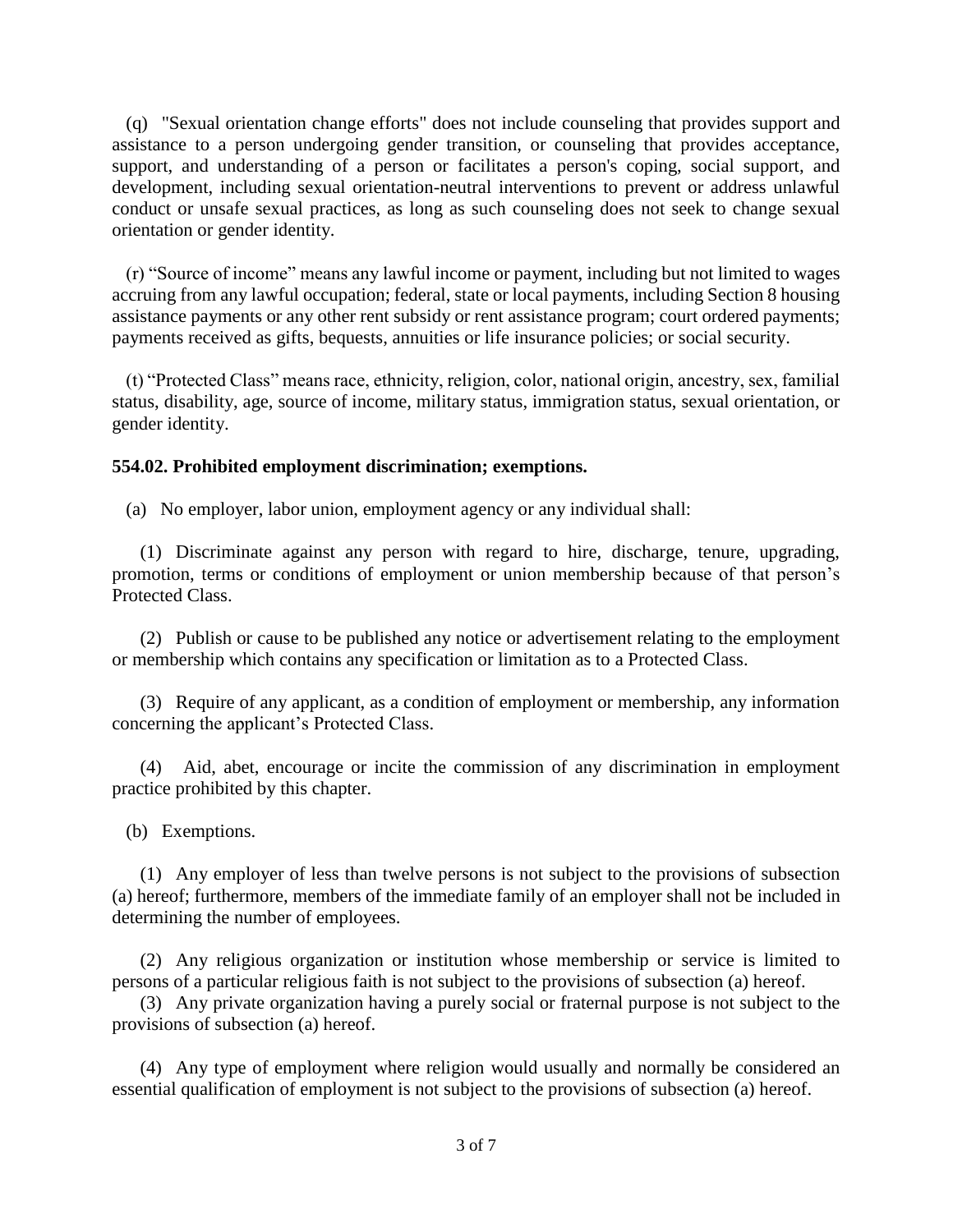## **554.03. Prohibited real estate discrimination.**

(a) No person selling or renting real property shall, because of Protected Class:

(1) Refuse to sell or rent property.

(2) Evict from or deny occupancy.

 (3) Make any distinction, discrimination or restriction in the eligibility criteria, sale, rental, price, terms, conditions or privileges relating to the sale, rental, lease, occupancy of real property or in the furnishing of any facilities or services in connection therewith.

(4) Fail to provide complete, accurate, and truthful information.

 (5) Make unavailable or otherwise attempt to prevent the sale, rental or lease of any real property to a purchaser or renter.

 (b) No person selling or renting real property shall publish, circulate, issue or display, or cause to be published, circulated, issued or displayed, any communication, notice, advertisement or sign of any kind relating to the sale, rental or leasing of real property which indicates any preference, limitation or discrimination based on Protected Class.

(c) No person, firm, partnership, association or corporation shall:

 (1) Induce, directly or indirectly, or attempt to induce directly or indirectly, the sale or listing for sale of residential property by representing that a change has occurred or may occur in the composition of any Protected Class in the block, neighborhood or area in which the property is located.

 (2) Induce, directly or indirectly, or attempt to induce directly or indirectly, the sale or listing for sale of residential real property by representing that the presence or anticipated presence of individuals of any particular Protected Class in the area will or may result in:

A. The lowering of property value;

 B. A change in the composition of a Protected Class or Classes in the block, neighborhood or area in which the property is located;

C. An increase in criminal or antisocial behavior in the area; and/or

D. A decline in the quality of the schools serving the area.

 (3) Make any representation to any prospective purchaser or renter of real estate that any block, neighborhood or area has, will or might undergo a change with respect to the composition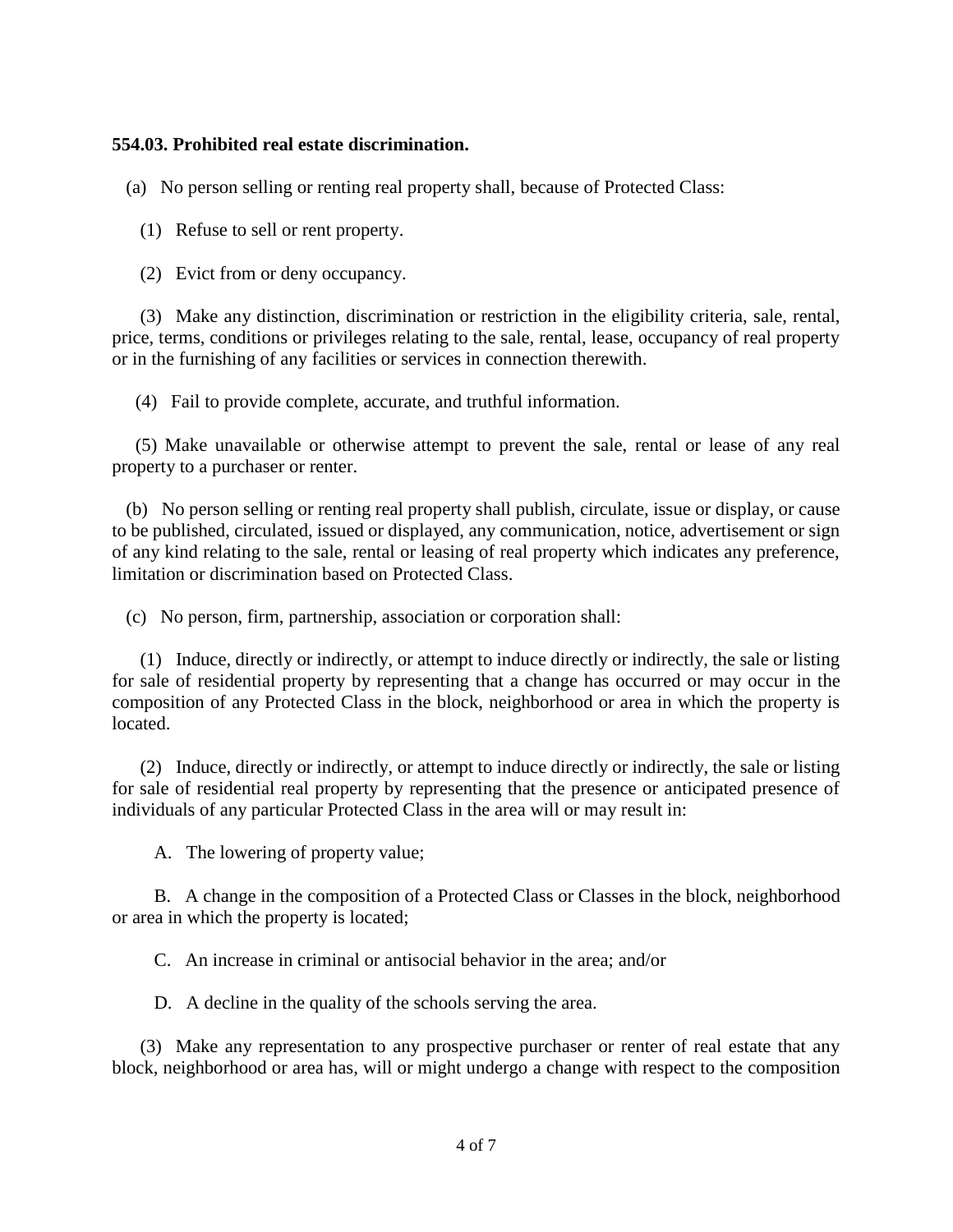of Protected Class in the block, neighborhood or area for the purpose of discouraging the purchase of residential property in a particular area.

 (4) Make any representations or omissions or engage in any other action pertaining to real estate for the purpose of directing or discouraging a potential real estate purchaser or renter from living in a particular unit, building, or neighborhood because of Protected Class.

 (5) Place any sign advertising the sale or rental of real property on any City owned property without authority.

 (6) Refer to Protected Class in any showing, advertisement, or other communication offering residential property for sale or rental.

 (7) Engage in, hire or conspire with any other or others to commit acts or activities of any nature, the purpose of which is to incite fear of any Protected Class among property owners.

 (d) No financial institution shall discriminate, as defined herein, in the granting, extending or renewing of any financial assistance or in the fixing of rates, terms or conditions of any financial assistance, sought by any person applying for the purchase, construction, rehabilitation, repair or maintenance of any real property, or improvements thereon.

 (e) No person shall conspire, assist, aid or abet, induce, incite or coerce another person to commit an act or engage in a practice that violates this section, or engage in economic or other reprisals against a person or business firm for complying with this section.

 (f) As used in this section, "familial status" discrimination shall include discrimination based upon the occupancy of real property by children of a purchaser or renter of the property and/or discrimination against a renter/purchaser or potential renter/purchaser based upon the renter/purchaser or potential renter/purchaser having children.

 (g) As used in this section, "military status" shall include the status of being a veteran, active, or reserve member of any branch of the Armed Forces of the United States. The term "Armed Forces" shall include the United States Army, Navy, Marine Corps, Air Force, Coast Guard, the reserve components thereof, the Air National Guard, and Army National Guard.

 (h) As used in this Section source of income discrimination shall include refusal to cooperate in the process of accepting section 8 housing choice voucher assistance or payments from other rental assistance programs, including but not limited to refusal to cooperate in housing quality standards inspections by the housing authority.

## **554.04. Business establishments.**

 It shall be an unlawful business practice for any person to deny any individual the full and equal enjoyment of the goods, services, facilities, privileges, advantages and accommodations of any business establishment including, but not limited to medical, dental, health care and convalescent services of any kind whatsoever on the basis, in whole or in part of any Protected Class.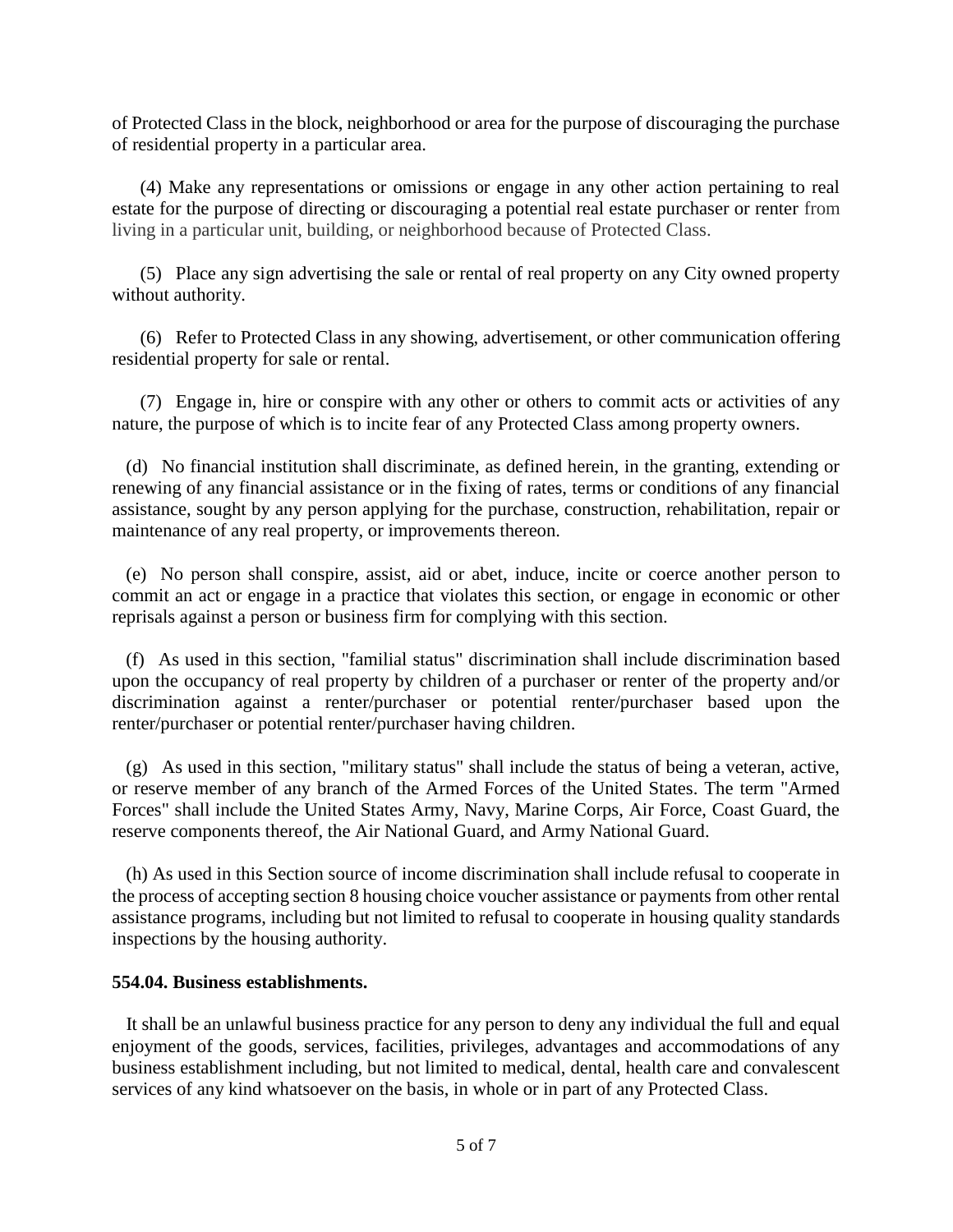#### **554.05. Places of public accommodation.**

 (a) It shall be an unlawful practice to deny any person the full and equal enjoyment of or to impose different terms and conditions on the availability of any of the following, because of any Protected Class:

(1) Use of any facility or City service.

 (2) Any service, program or facility wholly or partially funded or otherwise supported by the City. This subsection shall not apply to any facility, service or program which does not receive any assistance from the City which is not provided for the public generally.

## **554.06. Prohibition against sexual orientation or gender identity change efforts.**

 No mental health provider shall engage in sexual orientation or gender identity change efforts with any person, without regard to whether the mental health provider is compensated or receives any form of remuneration for his or her services.

# **554.08. Private Enforcement and Civil Remedies**

 (a) An aggrieved person may commence a civil action not later than 2 years after the occurrence or the termination of an alleged discriminatory practice, as described in Sections 554.02 through 554.05, to obtain appropriate relief with respect to such discriminatory housing practice or breach.

 (b) In a civil action under subsection (a), if the court finds that a discriminatory practice has occurred or is about to occur, as described in Sections 554.02 through 554.05, the court may award to the plaintiff actual and punitive damages, and may grant as relief, as the court deems appropriate, any permanent or temporary injunction, temporary restraining order, or other order (including an order enjoining the defendant from engaging in such practice or ordering such affirmative action as may be appropriate).

 (c) In a civil action under subsection (a), the court, in its discretion, may allow the prevailing party a reasonable attorney's fee and costs.

## **554.99. Penalty.**

 (a) Any person who violates any of the provision of Sections 554.02-554.05 of this chapter is guilty of a misdemeanor in the first degree.

 (b) Whoever violates Section 554.06 of the chapter is guilty of a misdemeanor of the fourth degree, for the first offense, and each day in violation shall constitute a separate offense, each with a maximum fine of \$250.

## **554.100. Severability**